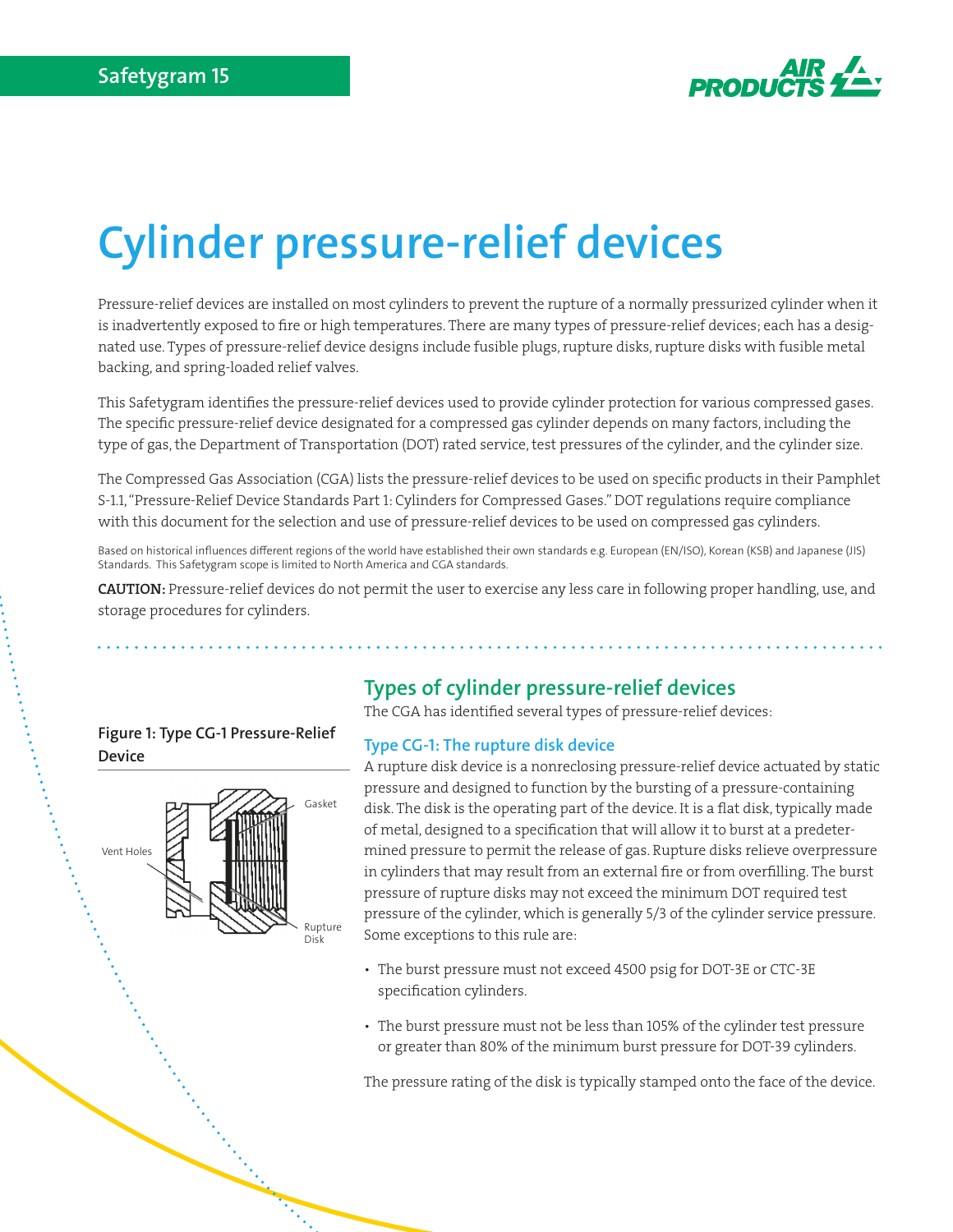### **Type CG-2: Fusible plug device rated at 165°F**

The fusible plug device is a nonreclosing pressure relief device designed to function by the yielding or melting of a plug of fusible metal. The type CG-2 plugs use an alloy that yields at a temperature not exceeding 170°F, nor less than 157°F (165°F nominal). These devices are not suitable for service pressures exceeding 500 psig. Pressures above 500 psig may cause the fusible alloy to extrude and eventually release the product.

Failures from excess pressure are time- and pressure-dependent. These devices cannot be relied upon to protect from overpressurization at temperatures below their melting point.

They are designed to protect the cylinder from overpressurization caused by exposure to excessive heat only. In the event a cylinder is exposed to fire or other sources of excess heat, the fusible plug is designed to melt and release the cylinder contents. This prevents product within the cylinder from creating excessively high pressures, caused by high external temperatures, and rupturing the cylinder. The plugs may use one of several designs to hold the fusible alloy in place. (See Fig. 2.) The temperature rating of the fusible metal is stamped into the face of the device.

## **Figure 2: Type CG-2 , 3 Pressure-Relief Device**



### **Type CG-3: Fusible plug device rated at 212°F**

This device is similar to the CG-2 pressure relief device except that it uses a fusible metal with a higher melting temperature. The CG-3 device uses a fusible alloy with a melting point not exceeding 220°F, nor less than 208°F (212°F nominal). This device is most commonly found on acetylene cylinders.

### **Type CG-4: Combination rupture disk/fusible alloy rated at 165°F**

The CG-4 consists of a rupture disk backed by a fusible plug on the atmospheric side of the disk. The burst pressure of the disk must not exceed the minimum DOT required test pressure of the cylinder (except as noted under Type CG-1); the fusible metal must yield between 157–170°F (165°F nominal).

The combination pressure-relief device provides protection against cylinder rupture caused by fire or high temperatures. If a fire occurs, the fusible metal yields or melts, and cylinder overpressure caused by the heated gas is relieved by the bursting of the rupture disk. Both the pressure and temperature requirements of the device must be satisfied before the device can function.

This device will not protect a cylinder from overpressurization if the fusible alloy is not heated to its yield temperature. The fusible alloy will prevent the disk from rupture if it remains in place. The fusible metal prevents premature rupture disk failure from momentary overpressurization and also protects the disk from external corrosion which could cause premature failure of the rupture disk.

The face of these devices is marked with the burst pressure rating of the disk and the yield temperature of the fusible alloy.

### **Figure 3: Type CG-4, 5 Pressure-Relief Device**



### **Type CG-5: combination rupture disk/fusible alloy rated at 212°F**

This device is the same as the CG-4 pressure-relief device except that it uses a fusible metal with a higher melting temperature. The CG-5 device uses a fusible alloy with a meltin point not exceeding 220°F, nor less than 208°F (212°F nominal).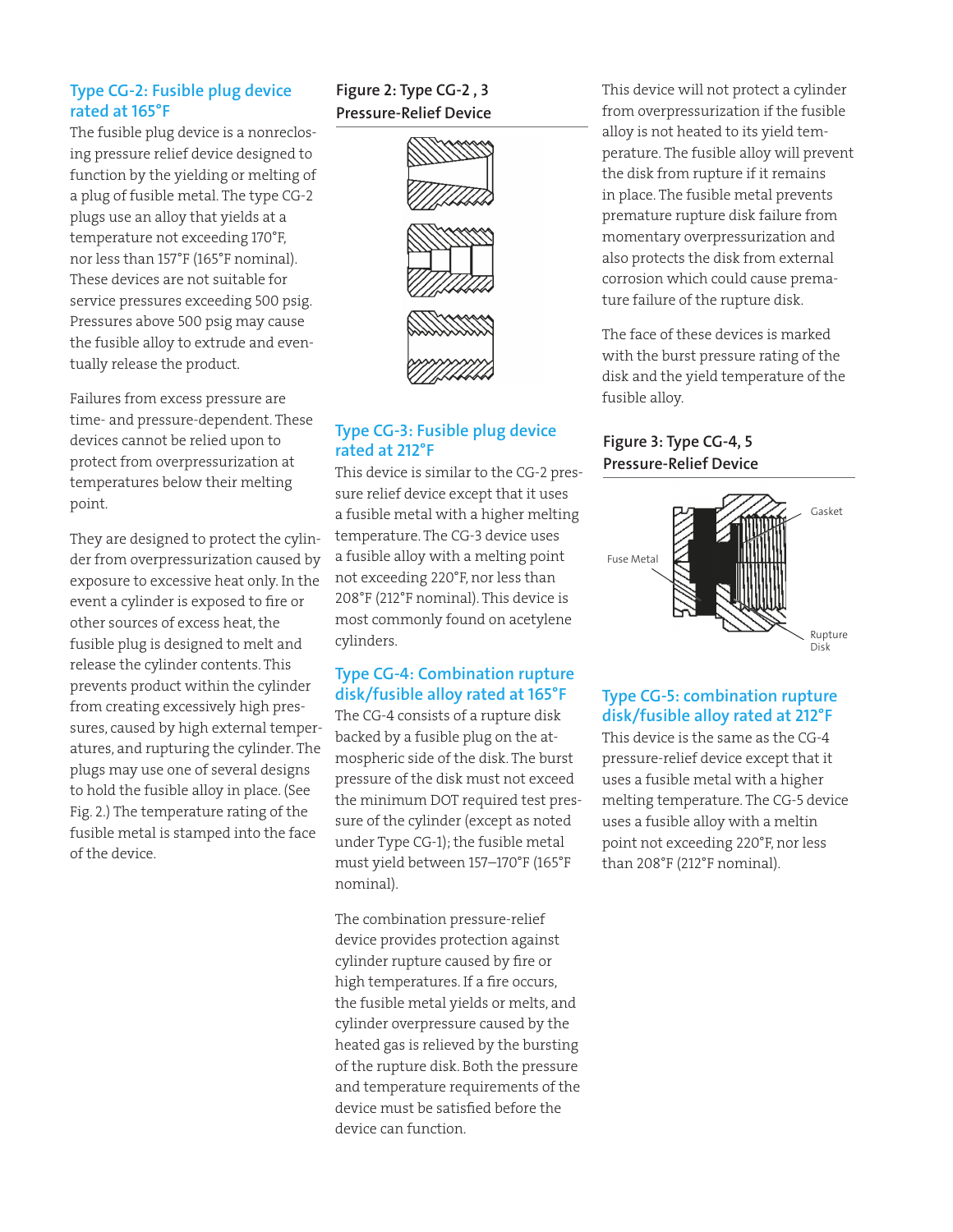### **Figure 4: Type CG-7 Pressure-Relief Device**



### **Type CG-7: pressure-relief valve**

Pressure-relief valves are spring-loaded valves that are normally closed. When the cylinder pressure exceeds the pressure setting of the spring in the relief valve, the valve opens and begins discharging the cylinder contents. Once the cylinder pressure decreases to the relief valve's pressure setting, the valve will normally reseat—without leakage—after venting sufficient gas to control the internal cylinder pressure. The pressure setting of the pressure-relief valve must not be less than 75%, nor more than 100% of the minimum test pressure of the cylinder. The reseating pressure must not be less than the pressure in a normally charged cylinder at 130°F.

An exception is the relief valve on DOT-39 cylinders. With these, the set pressure must not exceed 80% of the minimum burst pressure of the cylinder and must not be less than 105% of the cylinder test pressure.

# **Cylinder pressure-relief devices for several gases**

Cylinder pressure-relief devices for several common industrial gases are described below. For information about relief devices on other gas cylinders, consult your supplier.

### **Air, argon, helium, nitrogen, oxygen**

These gases are nonflammable and stored in cylinders as high-pressure gases. The pressure-relief device used on these gas cylinders is normally Type CG-1.

### **Carbon dioxide, nitrous oxide**

These products are nonflammable and are stored in cylinders as liquefied compressed gases. Cylinders are normally protected by Type CG-1 pressure-relief devices. Small medical cylinders with post-type valves may be protected by Type CG-1 rupture disks or by Type CG-4 combination rupture disk/fusible plug relief devices.

### **Hydrogen**

Hydrogen is flammable and stored in cylinders as a high-pressure gas. Cylinders under 65" long must be equipped with rupture disk/fusible alloy Type CG-4 or Type CG-5 devices. Cylinders greater than 65" in length and 9 5/8" in diameter must be equipped with Type CG-4, Type CG-5, or Type CG-1 rupturedisk devices. Cylinders over 65" in length and 22" in diameter must use Type CG-1 rupture disk devices.

### **Propane, APACHITM gas**

Propane and Air Products' APACHI gas are flammable. They are stored in cylinders as liquefied compressed gases. Cylinders containing these products are usually protected by Type CG-7 spring-loaded pressure-relief valves. A Type CG-3 212°F fusible metal plug may be used, but only when in combination with the Type CG-7 pressurerelief valve.

### **Acetylene**

Acetylene is a flammable gas stored in cylinders as a dissolved gas. The cylinders are filled with a porous material saturated with a solvent, usually acetone. The acetylene dissolves into the solvent as it is placed into the cylinder. These cylinders are protected by Type CG-3 fusible metal plugs with a nominal yield temperature of 212°F. The devices are usually an integral part of the cylinder rather than being installed in the cylinder valve. Some small acetylene cylinders, Type B or MC size cylinders, are equipped with fusible plugs in the valve body.